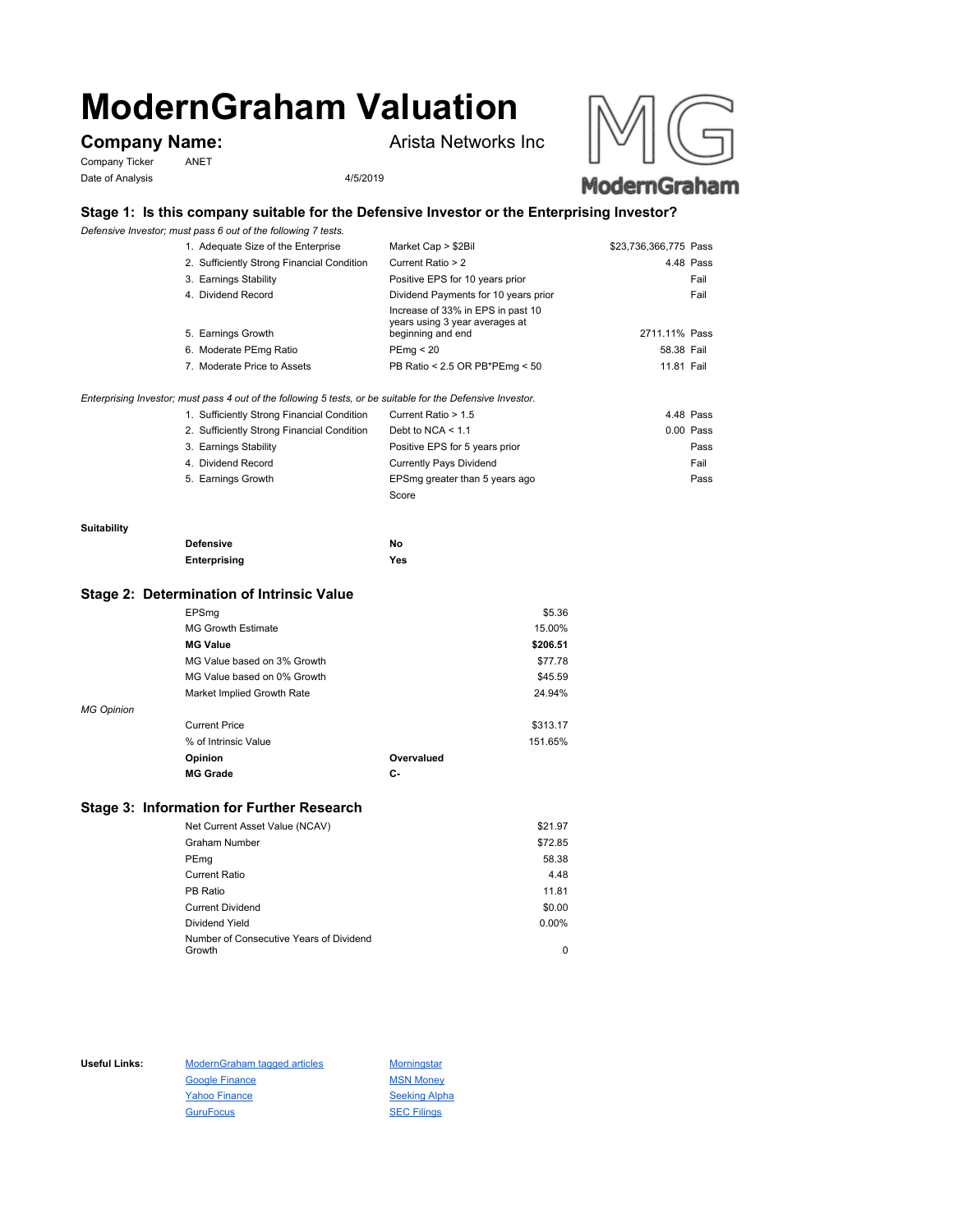| <b>EPS History</b> |        | <b>EPSmg History</b>                 |                   |
|--------------------|--------|--------------------------------------|-------------------|
| Next Fiscal Year   |        |                                      |                   |
| Estimate           |        | \$8.30 Next Fiscal Year Estimate     | \$5.36            |
| Dec2018            | \$4.06 | Dec2018                              | \$3.59            |
| Dec2017            | \$5.35 | Dec2017                              | \$3.00            |
| Dec2016            | \$2.50 | Dec2016                              | \$1.63            |
| Dec2015            | \$1.67 | Dec2015                              | \$1.09            |
| Dec2014            | \$1.29 | Dec2014                              | \$0.71            |
| Dec2013            | \$0.73 | Dec2013                              | \$0.37            |
| Dec2012            | \$0.00 | Dec2012                              | \$0.17            |
| Dec2011            | \$0.63 | Dec2011                              | \$0.21            |
| Dec2010            | \$0.00 | Dec2010                              | \$0.00            |
| Dec2009            | \$0.00 | Dec2009                              | \$0.00            |
| Dec2008            | \$0.00 | Dec2008                              | \$0.00            |
| Dec2007            | \$0.00 | Dec2007                              | \$0.00            |
| Dec2006            | \$0.00 | Dec2006                              | \$0.00            |
| Dec2005            | \$0.00 | Dec2005                              | \$0.00            |
| Dec2004            | \$0.00 | Dec2004                              | \$0.00            |
| Dec2003            | \$0.00 | Dec2003                              | \$0.00            |
| Dec2002            |        | \$0.00 Balance Sheet Information     | 12/1/2018         |
| Dec2001            |        | \$0.00 Total Current Assets          | \$2,714,802,000   |
| Dec2000            |        | \$0.00 Total Current Liabilities     | \$606,504,000     |
| Dec1999            |        | \$0.00 Long-Term Debt                | \$0               |
|                    |        | <b>Total Assets</b>                  | \$3,081,983,000   |
|                    |        | Intangible Assets                    | \$112,294,000     |
|                    |        | <b>Total Liabilities</b>             | \$938,594,000     |
|                    |        | Charge Outetanding (Diluted Average) | <b>80.844.000</b> |